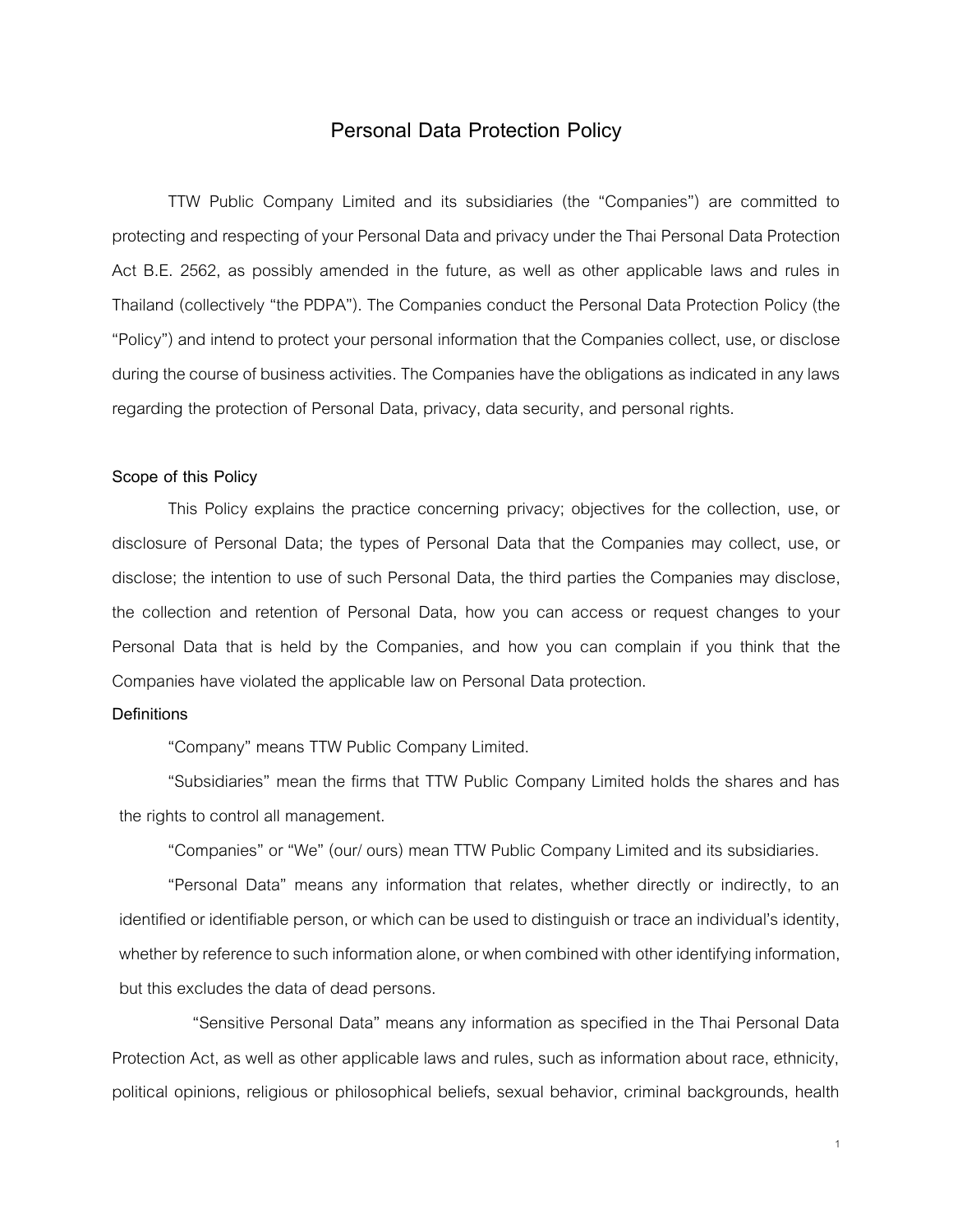information, disability, labor union information, genetic data, biometric data, or any other information that similarly affects the data subject.

"Processing" means the collection, use, or disclosure of Personal Data.

"Personal Data Controller" means any individual or legal entity authorized to make decisions concerning the collection, use, or disclosure of Personal Data.

"Personal Data Processor" means any individual or legal entity that processes the collection, use, or disclosure of Personal Data, in accordance with instructions, or on behalf of the Controller. Any person who performs the Processing is not considered a Controller.

"Person" means ordinary person

"Incompetent Person" means person who is not reaching the legal age or minor, or incapable person, or quasi-incompetent person in accordance with the Civil and Commercial Code. 1. What type of information about you do the Companies collect?

The Companies collect only Personal Data that is reasonably necessary for our activities. Personal Data that the Companies collect is including but not limited to the following:

- 1.1 Employees and job applicants: This group of persons include employees; job applicants; former employees; the persons under the care of, or the relatives of, job applicants and/or employees, whose names are given to the Company by job applicants and/or employees; representatives of employees, and any other involved persons whose Personal Data may be collected by the Companies (collectively, "Employees and Job Applicants").
- 1.2 Other Third Parties: This group of persons includes suppliers, subcontractors, vendors and service providers, business partners, and their agents, sponsors, advertisers, community representatives, press, analysts, and other representatives (collectively called "Other Third Parties").
- 1.3 Stakeholders: This group of persons include shareholders, debenture holders and company directors.

The type of Personal Data that the Companies may collect depends on the nature of the activities and the means which are used to collect the Personal Data, which may include the following information: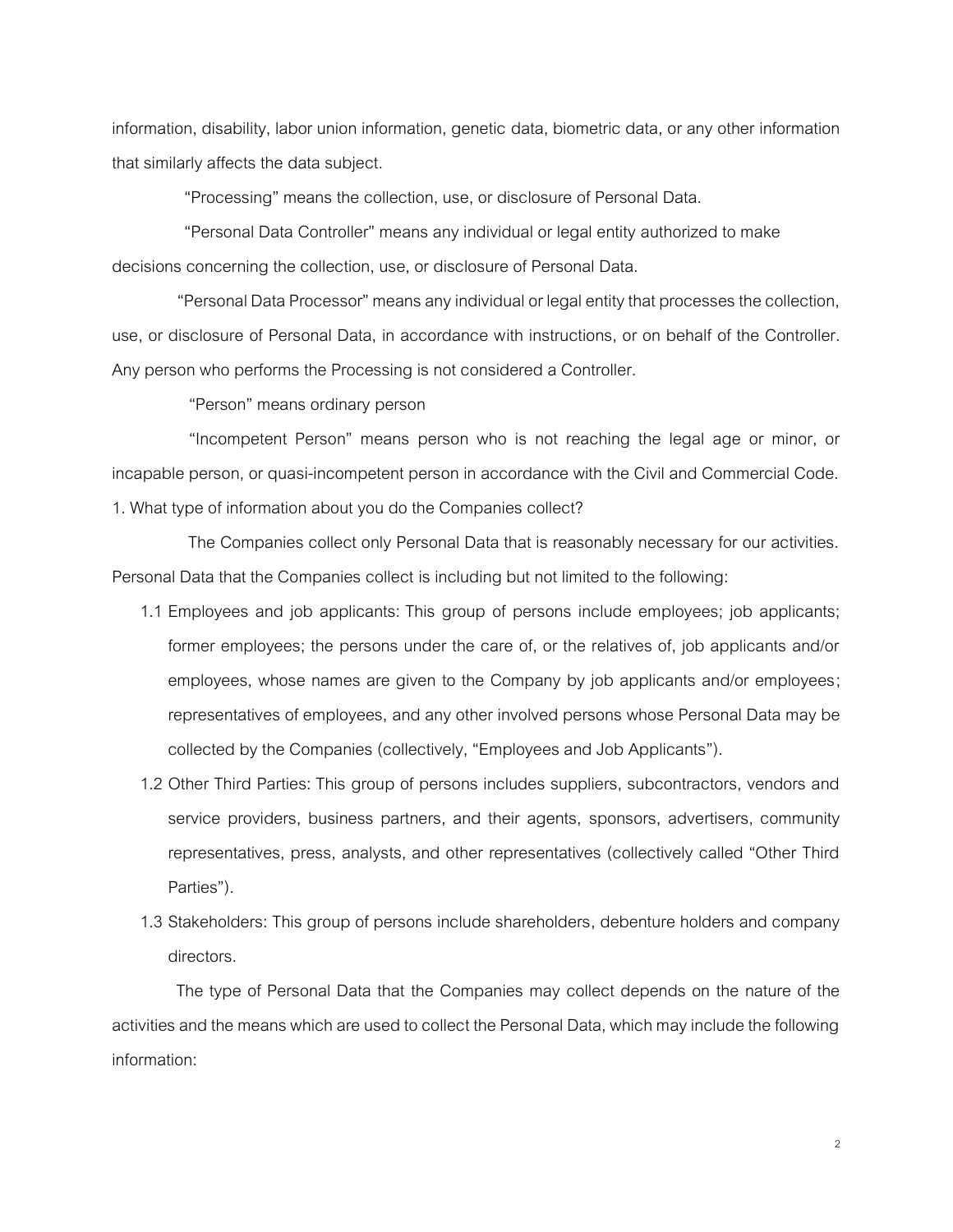### Employees and Job Applicants

- Personally identifiable information, such as name, surname, address or contact details, gender, age, nationality, marital status, date of birth, and passport/ID Card number; identification information about your property, such as your car license number and bank account details, information about persons under your care, your travel information, such as your visa application, travel itinerary, and flight information, Sensitive Personal Data, such as your religious belief, health-related data, criminal record, convictions or proceedings (or alleged offenses), or any other information of a similar nature, and biometric data, such as face scans and fingerprints.
- Educational background and work experience, such as your school/university certificates, academic records, academic or language test results, certificates, and reference letters.
- Basic information about your work, such as your work contact details, employee identification number, position, job description, line of supervision, working hours, and the terms and conditions of your employment agreement.
- Information about your employment, such as your resume, military service, information obtained during job interviews, and references.
- Information relating to your benefits and remuneration, such as information about the payment of your salary and other benefits, your social security information, information about retirement and pensions, your provident fund information, tax information, information about third party beneficiaries.
- Information about your work efficacy, including work performance evaluation, the Companies' opinion about your work performance, feedback, information about work rules or complaints, annual leave/sick leave/absence records, health-related data, information about physical checkups, and workplace and safety information, including information about inspection and risk assessments.
- Equality and diversity information (only if you give consent), and audio/ visual information about you, if audio/ visual records are kept for any activities or disciplinary action purposes, or as evidence in an investigation.
- Legal and criminal records as required by legal requirements.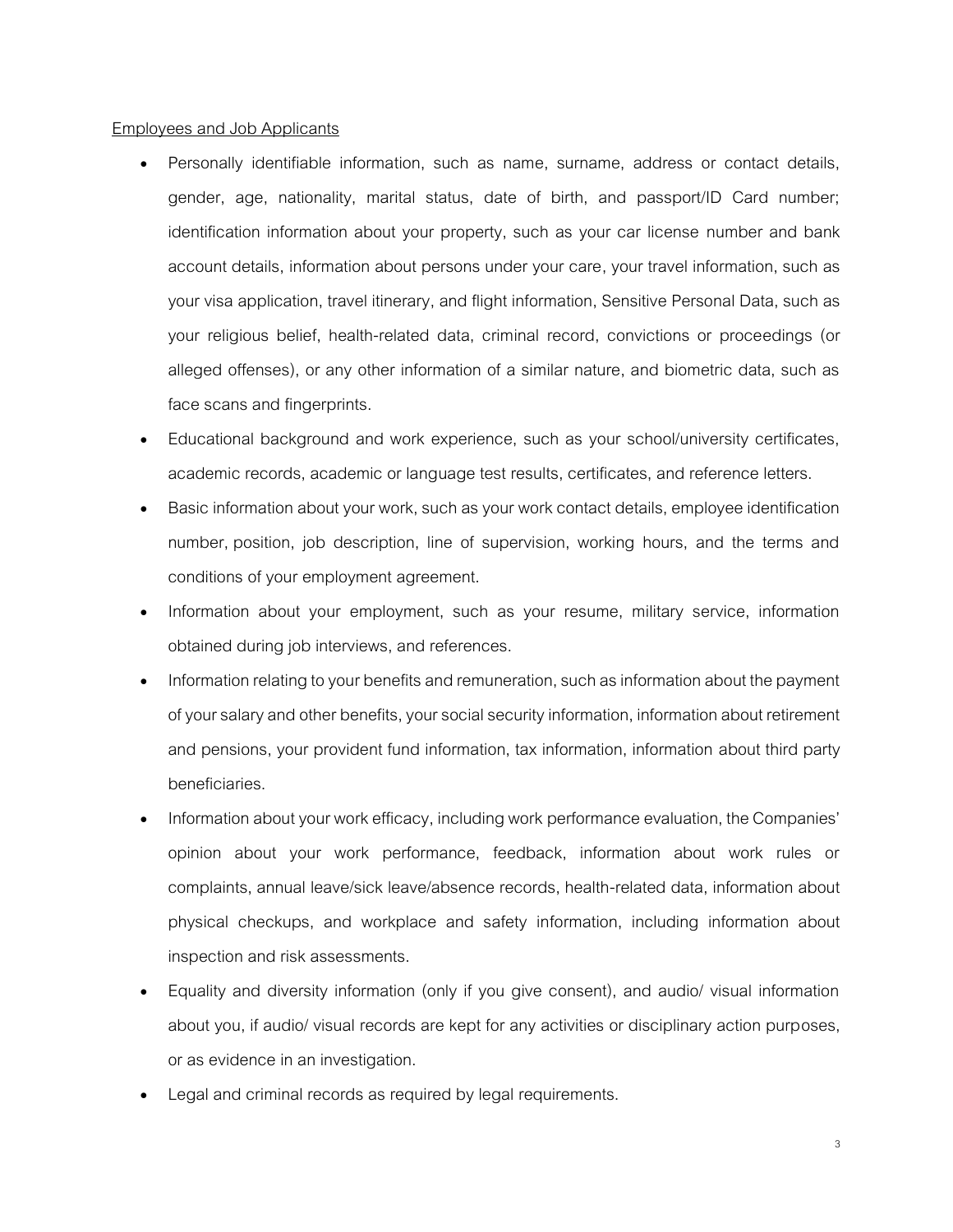## **Other Third Parties**

- Personally identifiable information, such as your name and surname, ID card number, passport number, telephone number, email address, applications, postal address or other contact details, your birth date, nationality, occupation, photograph, biometric data, audio recordings and other information that required for risk assessment, including the personal data of your representative or authorized representative or your proxy.
- Audio/ visual information about you, if audio/ visual records are kept for any activities or security purpose.
- Health-related data and criminal records of any representatives who provide services to us, and information about the sale or provision of services by you.
- Payment information, such as your bank account number, bank account details, billing information, credit or debit card information, such as your credit or debit card number, and the name of the cardholder (if any).
- In cases where you use any of our websites or mobile applications, technical information, the Companies will collect the Personal Data such as the IP address and Cookies, and, in the case of mobile applications, the Companies will collect the Personal Data of your location and your mobile device.

## **Stakeholders**

- Personally identifiable information, such as your name and surname, ID card number, passport number, telephone number, email address, applications, postal address or other contact details, your birth date, nationality, occupation, photograph, biometric data, audio recordings and visa application and travel itinerary.
- Information relating to travelling, audio/ visual information, Sensitive Personal Data, such as your religious belief, health-related data, or any other information of a similar nature, and biometric data.
- Audio/ visual information about you, if audio/ visual records are kept for any activities or security purpose.
- Financial status, such as your income, the source country of your income, your other sources of income, your sources of investment funds, the value of your personal property, your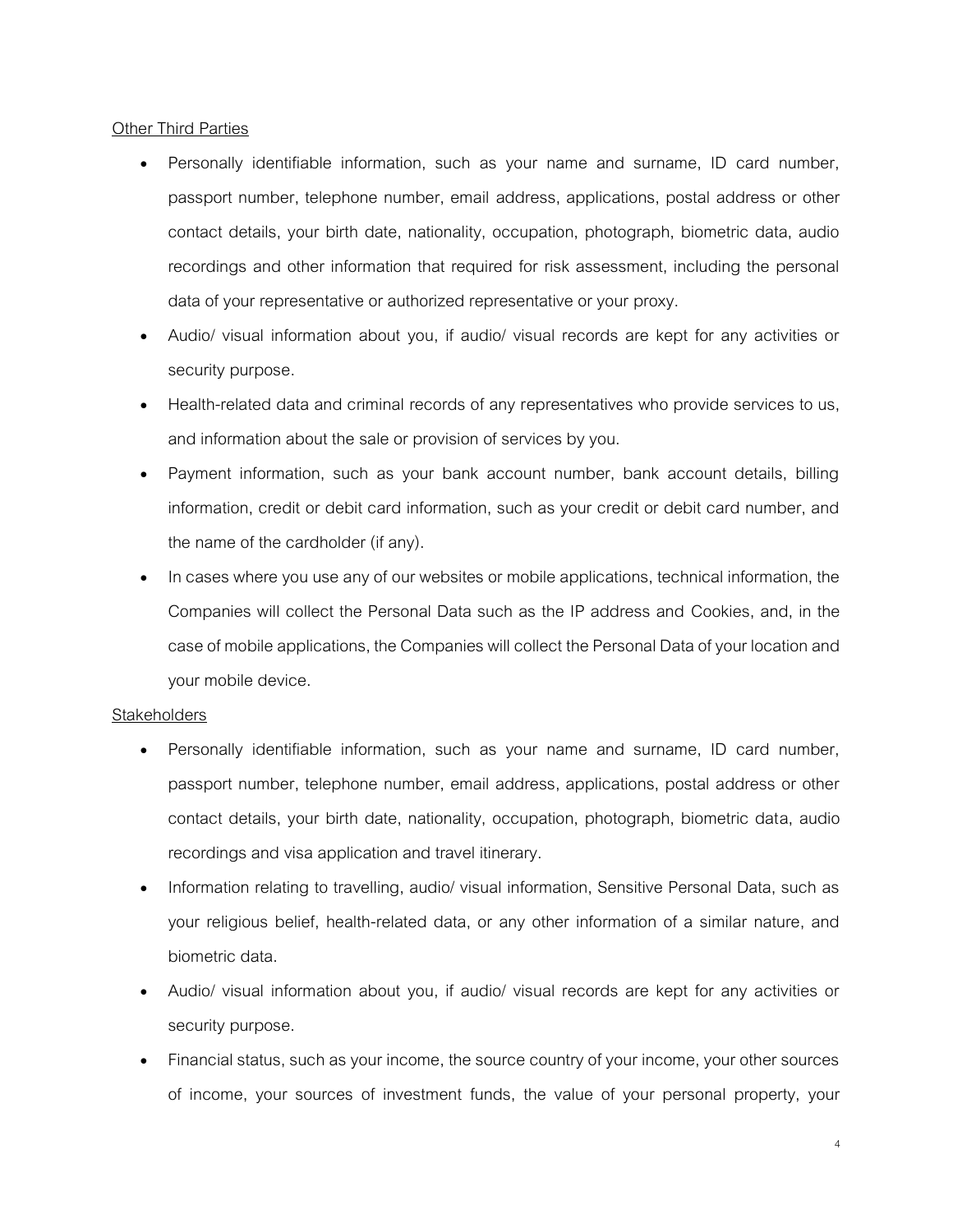accounts, identification information about your property, such as your car license number, details relating to your bank accounts, bonds, certificates of deposit, bills of exchange, debentures, listed securities, and investment units, and your salary certificate.

- Educational background and work experience, such as your highest education level achieved, the institutions (and their countries) from which you obtained your education, the field(s) of your education, the year of your graduation, certificates, your finance-related educational background, your career, details about your work, the name of your company and the type of business, your position and department, the nature of your work, your responsibilities, the name of your secretary and his/her telephone number, or applications, your length of service to date, and your work experience.
- Legal offense record, such as records of anti-money laundering offenses, information about transaction suspension, involvement in any anti-money laundering scheme, or transaction rejections by any financial institution (if any), information about bankruptcy, information about any related legal entities, any information for the KYC process, information about risky businesses under anti-money laundering law, any criminal record from the government agencies / supervisory bodies.
- Information for investment assessment.
- Information about sales and purchase transaction and other transactions.
- Information about persons relating to any Stakeholder, such as his/her spouse, children, emergency contacts, his/her guarantor; persons who give consent on behalf of legal representatives, guardians, and/or estate administrators; parents and/or legal representatives, grantors of powers at all levels, beneficiaries, and guarantors.

Any provision of your Personal Data is vulnerable. You may choose not to give any information that is requested by the Companies. However, the lack of such information may result in the Company's inability to provide you with certain products or services.

Some of the Personal Data collected by the Companies may be considered "Sensitive Personal Data." The Companies intend to collect Sensitive Personal Data only upon your consent, except the cases that the Companies collect such data under compliance of any applicable laws such as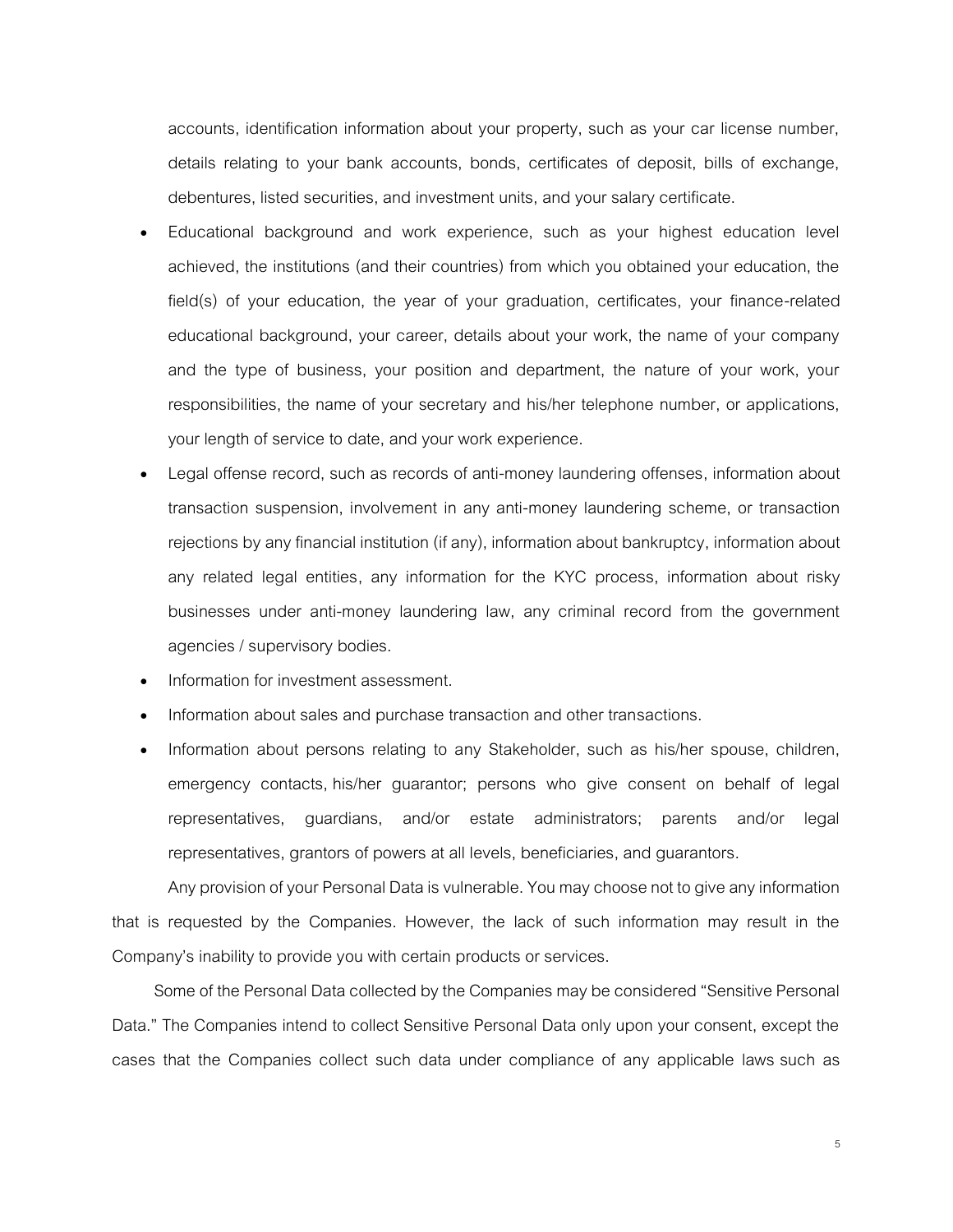temperature, travel timeline and syndrome for the health-related purposes in case of outbreak of diseases in accordance with the Communicable Disease Act B.E. 2558 or relevant laws.

In cases your documents contain the Sensitive Personal Data and the Companies find it unnecessary to collect e.g. religious data in your ID card where you are free to cover such data before sending it to the Companies or you can allow the Companies to cover it.

#### 2. How do the Companies collect your Personal Data?

Generally, the Companies collect your Personal Data directly from you, such as job application forms or any documents provided before becoming our personnel, director, or executive, forms or systems for registration as our service provider or vendor, our channels for receipt of information or our website, oral methods, such as by phone or through video/virtual conferences, emails or other communication channels, and through mobile applications which are made available by the Company or any related company.

In some circumstances, the Companies may collect your Personal Data from another person, to whom you may have direct connections. For example, the Companies may collect your Personal Data from:

- Your employer, when your employer gives your contact details to the Companies.
- Recruitment companies, recruitment agencies, and recruitment websites.
- Any organization of which you are a member.
- An employee of the group of companies, who recommends you, via telephone, email, or other communication channels.
- Hotels or other event site service providers, or their representatives.
- Thailand Securities Depository Co., Ltd., and/or banks/financial institutions.
- Contractors, vendors, or service providers.
- Your representatives.
- Information disclosed to the public, any mailing or marketing list that is disclosed to the public, for commercial purposes, by the private sector, any trade association, and/or any government agency, such as on a website, or online social media such as Facebook or Line, etc.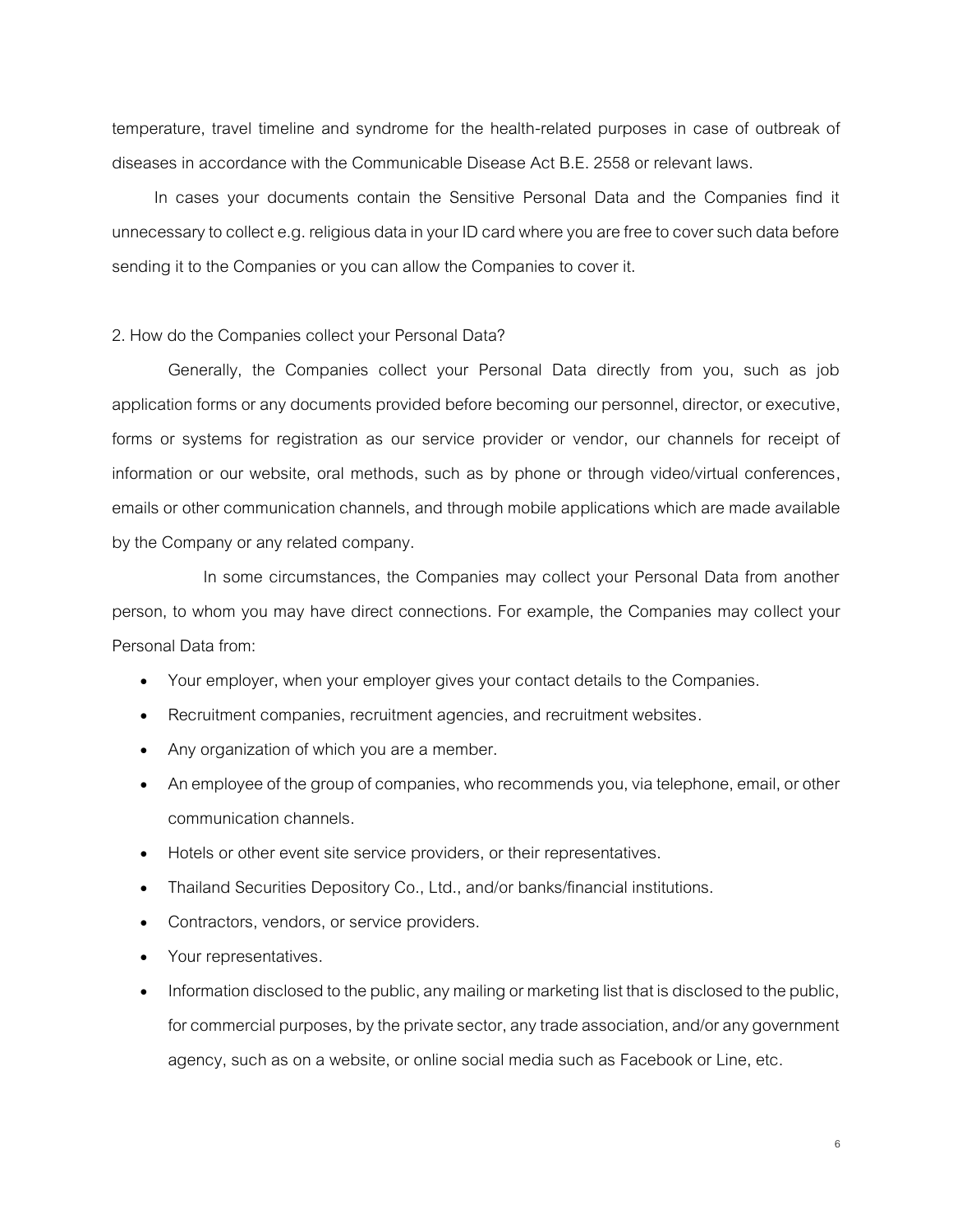In the event that the Companies collect your Personal Data from others rather than the sources you give, the Companies will notify you and ask your permission within 30 days from the collecting date except the exemption by the laws.

The Companies do not intent to collect the Personal Data of incapable persons. Therefore, if you are incapable, the Companies will need the prior consent from your rightful representative or guardian before collecting such data.

3. How do the Companies use your Personal Data?

The Companies collect your Personal Data for the following objectives:

## Employees and Job Applicants

- For employee and business administration and management, and the Company's operations.
- For human resource management, such as to assist employees with onboarding program, set plans, and perform acts regarding employment and training, promotion, job rotation and relocation of employees, and manpower allocation, etc.
- For employee identity verification or identification when accessing digital technology systems, and to examine usage of digital technology systems by employees, according to our IT policy.
- For other benefits regarding our business operations, such as to offer products to customers or business partners, communicate, improve products or services, organize training, perform statistical or marketing analysis, manage IT systems, conduct testing and development, maintain security systems and measures.
- To comply with any legal procedures, laws, rules, or court orders, or policies set out by a government supervisory authority, law enforcement authority, government agency, dispute resolution agency, or any supervisory authority.
- To carry out data storage and processing to be in order and in compliance with any applicable laws, rules, and regulations, including our working rules and applicable laws, such as the Computer Crime Act B.E. 2550, as amended.
- To comply with any requirements with respect to payment of wages, benefits, compensation plans, offers, rewards, and compensation account.
- For performance appraisal, internal reporting, data analysis, and handling of monthly or daily employment.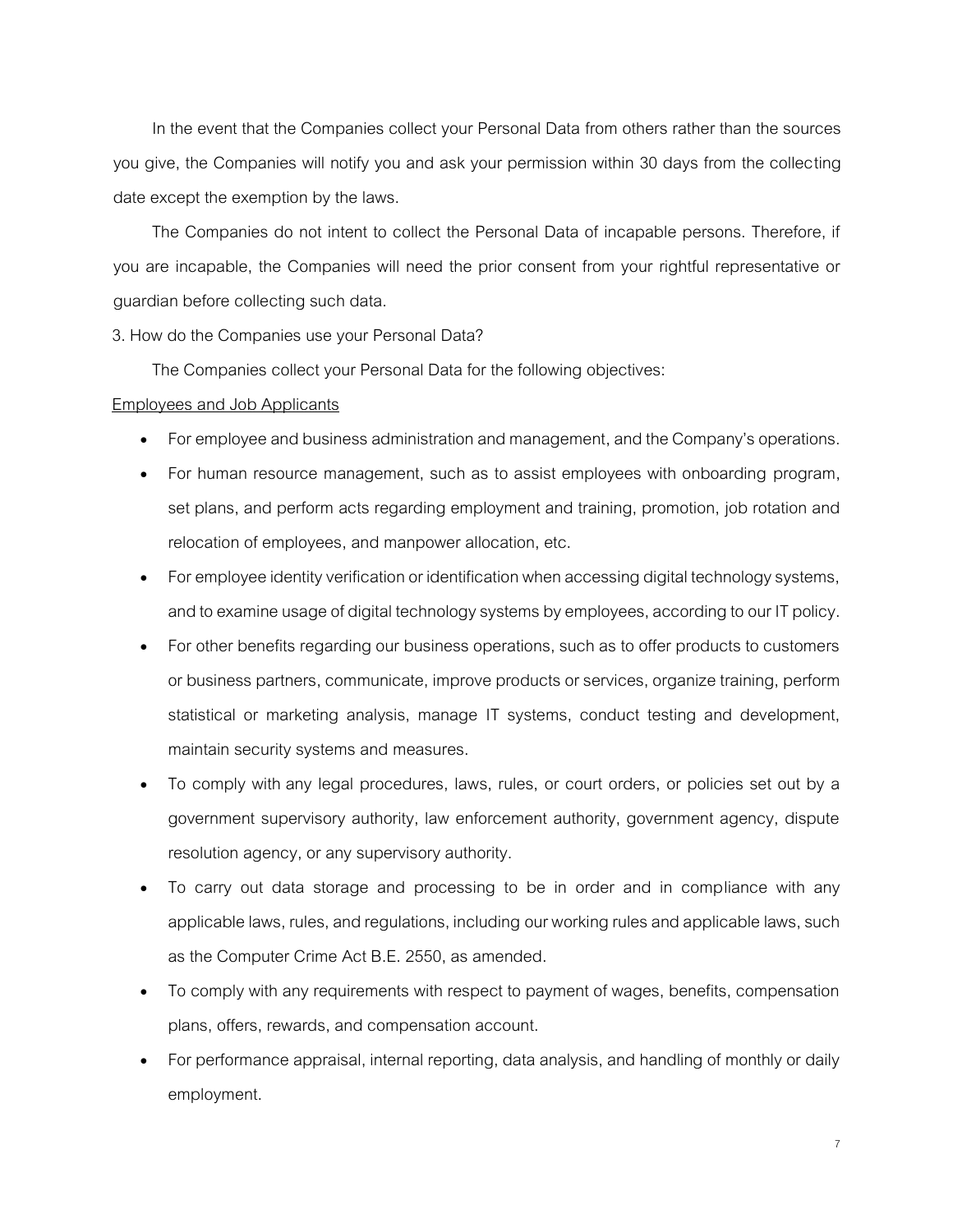- For internal communications, notification of internal and external appointments, whether through telephone, text, email, post, electronic media, such as applications with communications features, or any communication channels.
- To assess job applications for new job opportunities and making employment decisions, including promotion.
- To conduct surveys, government statistical surveys, or to fill in official request forms, for whatever reason;
- To examine your information, as allowed by law, your physical information, or your ability to work, to conduct equal employment opportunity examinations.
- To investigate complaints and issues concerning inappropriate behavior, as part of disciplinary process.
- To use in our internal and external public relation materials.
- To keep records of employees, insurance, medical history, and insurance plans.
- For reference and background checks in order to avoid any possible conflicts of interest, for compliance with the regulations of local or foreign administrative authorities, and to examine the terms and conditions of employment.
- To facilitate investigations by competent officers, provide assistance in respect to law enforcement on behalf of the Companies for government agencies or any other supervisory agencies, perform reporting obligations, perform any requirements under law, or as approved by government agencies or any other supervisory agencies.
- To process payments, collect charges or payments, fulfil accounting objectives, perform accounting management, perform auditing, and pursue debt payments in case that employees owe the Companies.
- To examine, prevent, or perform any acts in connection with violation of law and risk mitigation, in case of threatened fraud, money laundering, illegal acts, or threats to the lives, health, or safety of other persons.
- To ensure the Companies' safety.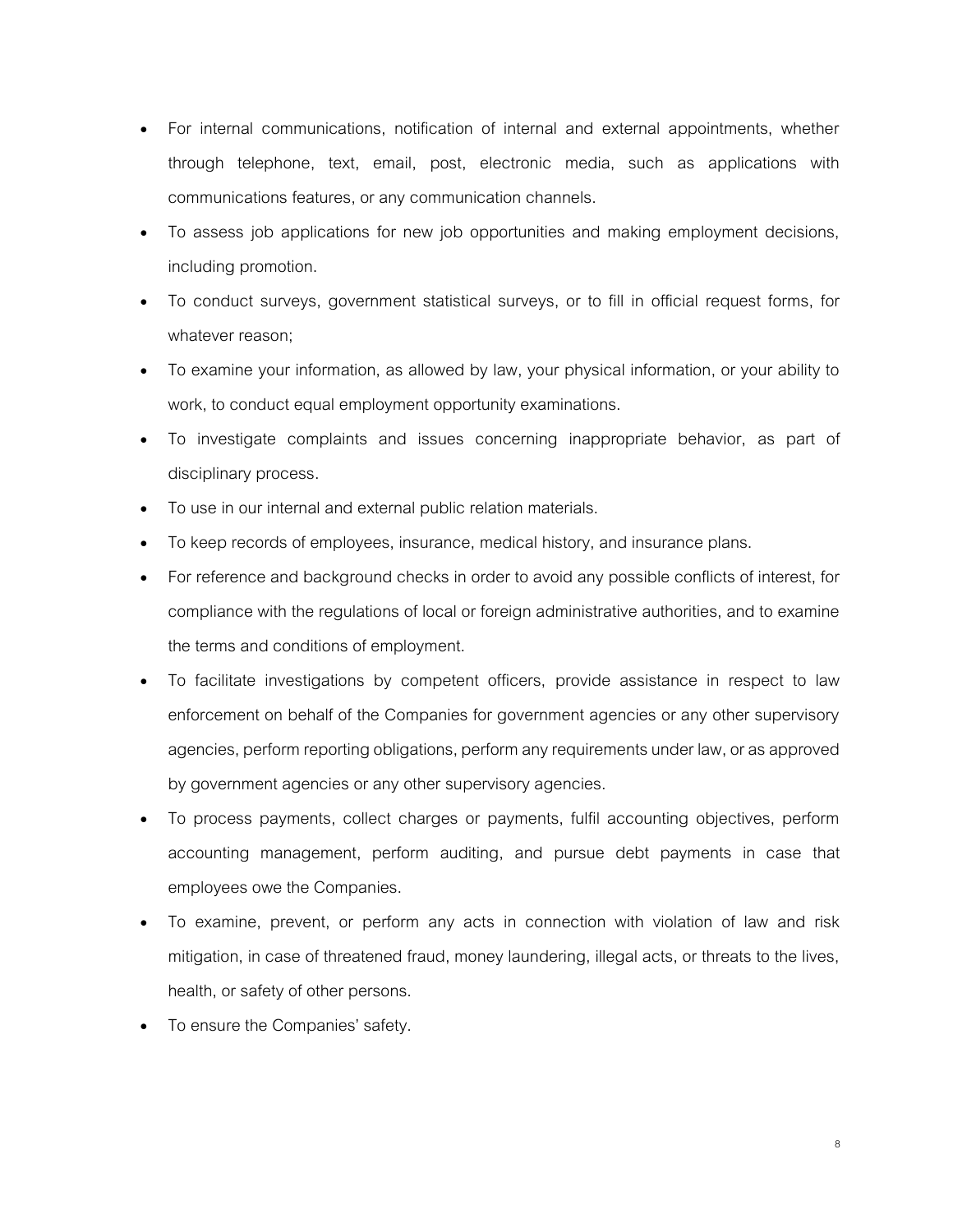- To conduct organizational restructuring or any other transactions that are part of business activities, or business acquisition or sale proposals resulting in your Personal Data being transferred or disclosed.
- To comply with rules, to conduct business audit (both internal and external).
- To comply with internal policies.
- To retain, record, backup, or destroy Personal Data.
- To perform any management-related acts in connection with any of the above objectives.
- To perform any necessary acts which are directly related to any of the above objectives.

### Other Third Parties

- To communicate with you, to get to know you, verify your identity, verify any information provided by you to the Companies.
- To offer, sell, provide, manage, operate, proceed with, and otherwise handle products and services for you, including for procurement, communicate with you in order to respond to your purchase orders, deliver products based on your purchase orders and provide services to you.
- To comply with a contract, enter into the contract with you, proceed with management procedures, fulfil and effect your requests or any transactions contemplated herein, or any other documents that you may send to the Companies from time to time, analyze risks, collect any outstanding payments from you, amend or terminate the contract, pursue debt payments, execute our contractual rights against you.
- In case you are customers or representatives: to render the services to you, install, repair the products, advise in relation to products and services, support or assist in the service or product management.
- In case you are suppliers or representatives: to obtain your products or services, to give you the rights under any contracts in order to access information for products or services, to be assisted, or receive any support for products or services, or contact you for enquiries.
- To communicate with you, including communications about product management or other information about our products, or any accounts that the Companies have with you, provision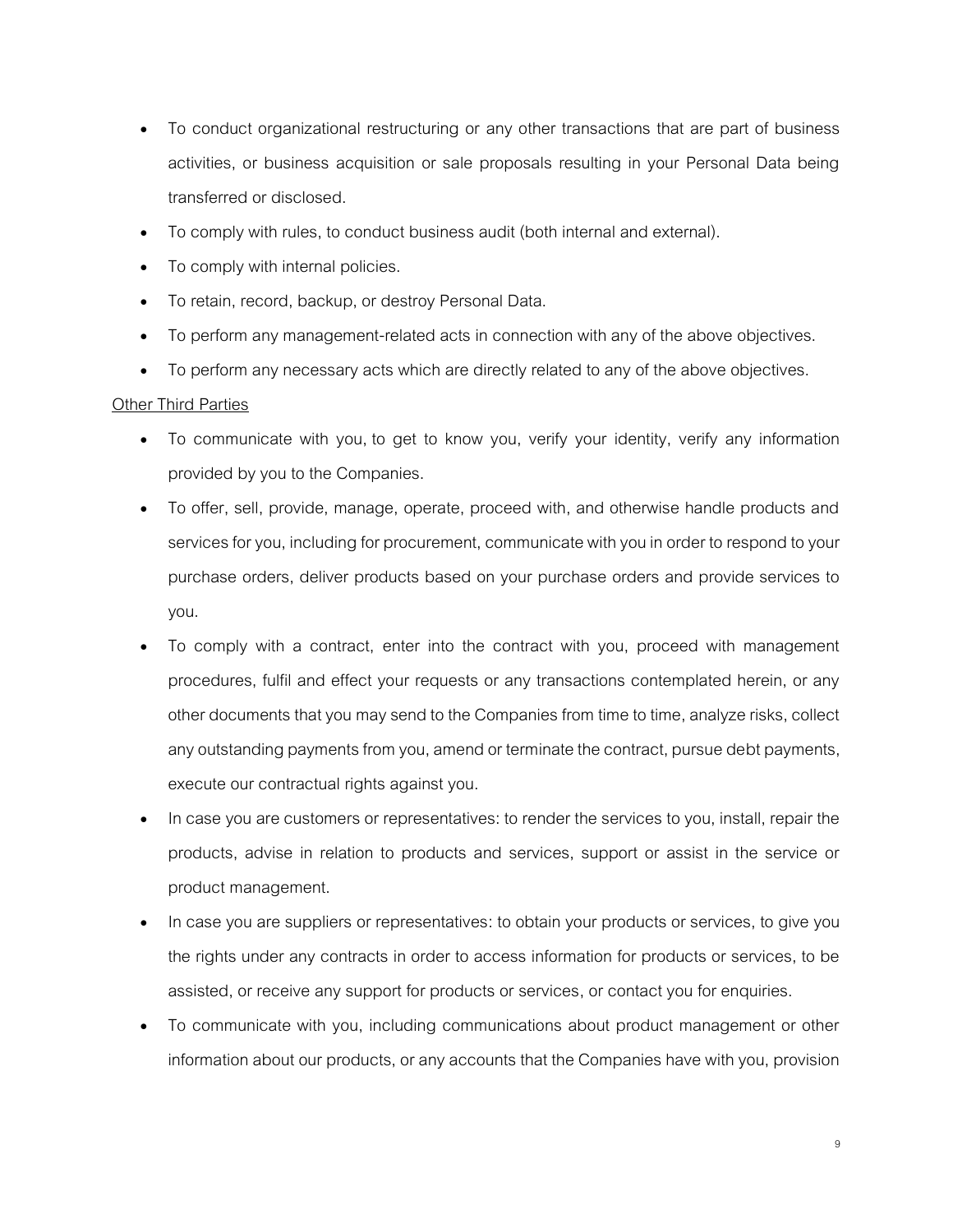of technical support for any of our websites and applications, or communications about any changes relating to this policy.

- To process collections or payments, issue invoices, collect charges or payments, fulfil accounting objectives, perform accounting management, and perform auditing.
- To examine, prevent, or perform any acts in connection with violation of law and risk mitigation, in case of threatened fraud, money laundering, or threatened illegal acts, or threats to the lives, health, or safety of other persons.
- To provide information about other products or services which may be of interest to distributors, suppliers, or representatives, who may inform the Companies to deny to obtain such information at any time.
- To ensure the Companies' safety.
- To assist the Companies in our business operations, such as to serve advertisements, public relation materials, sales promotions, and other communications, improve our products or services, organize training, hold marketing activities, perform statistical or marketing analysis, conduct consumer surveys, manage IT systems, conduct testing and development, maintain security systems and measures.
- To conduct organizational restructuring or any other transactions that are part of business activities, or business acquisition or sale proposals resulting in your Personal Data being transferred or disclosed.
- To comply with our internal policies.
- To retain, record, backup, or destroy Personal Data.
- To comply with any applicable laws, rules, agreements, or policies set out by a government supervisory authority, law enforcement authority, government agency, dispute resolution agency, or any supervisory authority.
- To provide assistance in respect to law enforcement, or investigations by or on behalf of the Companies, or by police officers or government agencies, or by any other supervisory agencies, perform reporting obligations, perform any requirements under law, or as approved by government agencies or any other supervisory agencies.
- To perform any management-related acts in connection with any of the above objectives.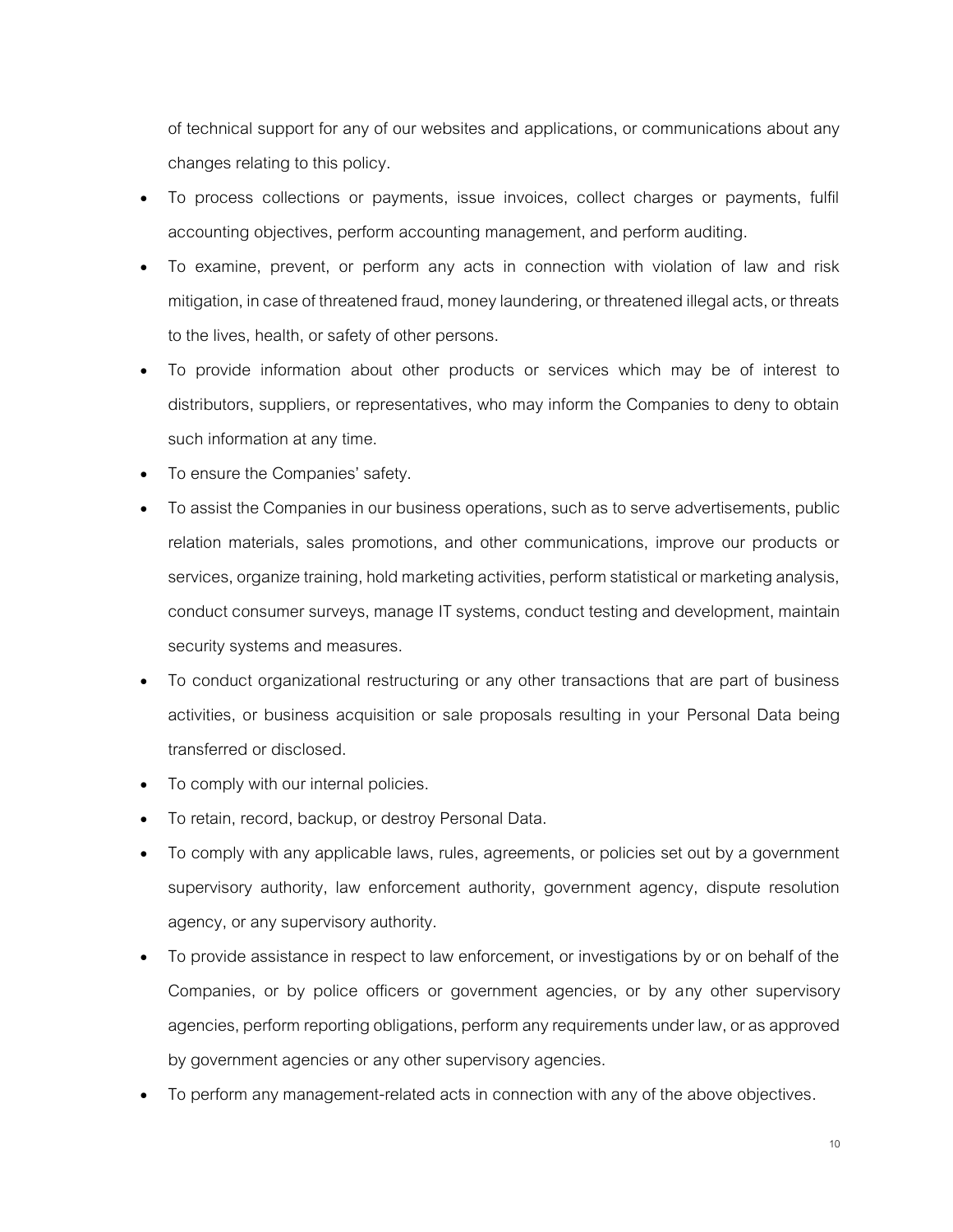• To perform any necessary acts directly relating to any of the above objectives.

### **Stakeholders**

- For employee and business administration and management, and the Companies' operations.
- For verification or identification of shareholders and independent directors, including their related persons, such as their spouses, children, emergency contacts, guarantors, or persons who give consent on behalf of legal representatives, guardians, and/or estate administrators; parents and/or legal representatives, proxies, and beneficiaries.
- For other benefits regarding our business operations and administration, such as to make meeting agendas for shareholders' meetings, board of directors' meetings, or other internal meetings, as well as the minute of meeting, public relation and other activities.
- To sale and purchase transactions or other transactions by stakeholders, including risk assessments for investments, according to applicable laws and regulations.
- To comply with any legal procedures, laws, rules, or court orders, comply with any applicable laws, rules, agreements, or policies set out by a government supervisory authority, law enforcement authority, government agency, dispute resolution agency, or any supervisory authority.
- To carry out data storage and processing to be in order and in compliance with any applicable laws, rules, and regulations, including our working rules and applicable laws, such as the Computer Crime Act B.E. 2550, as amended.
- To comply with any requirements with respect to payment of wages, compensation, benefits, remuneration plans, offers, rewards, and compensation account.
- For performance appraisal, internal reporting, data analysis, and performance of contractual obligations.
- For internal communications, notification of internal and external appointments, whether through telephone, text, email, post, electronic media, such as applications with communications features, or any communication channels.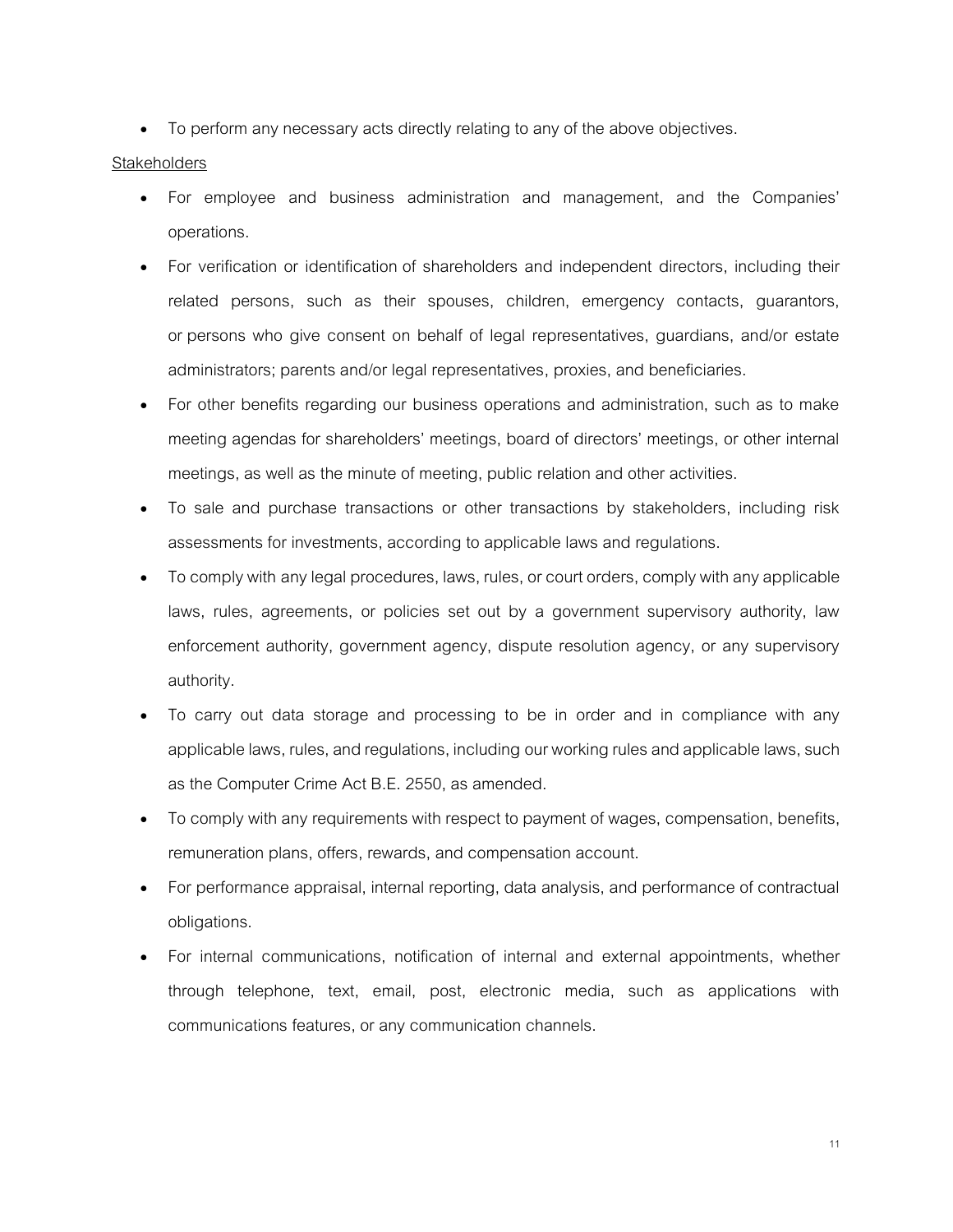- To process payments, collect charges or payments, fulfil accounting objectives, perform accounting management, perform auditing, and pursue debt payments, in case stakeholders owe the Companies.
- To facilitate investigations by competent officers, provide assistance in respect to law enforcement on behalf of the Companies for government agencies or any other supervisory agencies, perform reporting obligations, perform any requirements under law, or as approved by government agencies or any other supervisory agencies.
- For anti-money laundering crime checks (e.g. transaction suspension, involvement in antimoney laundering schemes, or transaction rejections by financial institutions), examination of information about bankruptcy, information about any related legal entities, information for the KYC process, information about occupations or businesses considered risky under antimoney laundering laws, and information about offenses received from supervisory bodies; to examine, prevent, or perform any acts in connection with violation of law and risk mitigation, in case of threatened fraud, money laundering, or threatened illegal acts, or threats to the lives, health, or safety of other persons.
- To ensure the Companies' safety.
- To conduct organizational restructuring or any other transactions that are part of business activities, or business acquisition or sale proposals resulting in your Personal Data being transferred or disclosed.
- To comply with rules, to conduct business audit (both internal and external).
- To retain, record, backup, or destroy Personal Data.
- To perform any management-related acts in connection with any of the above objectives.
- To perform any necessary acts directly relating to any of the above objectives.

In the event that the Companies reveal your Personal Data for other purposes apart from aforementioned in this policy, the Companies will notify you for such objectives or ask your permission before proceeding it.

# 4. How do the Companies disclose or transfer your Personal Data?

The Companies may disclose your Personal Data to any persons or organizations in connection with business operations or management, including the government agency or officials.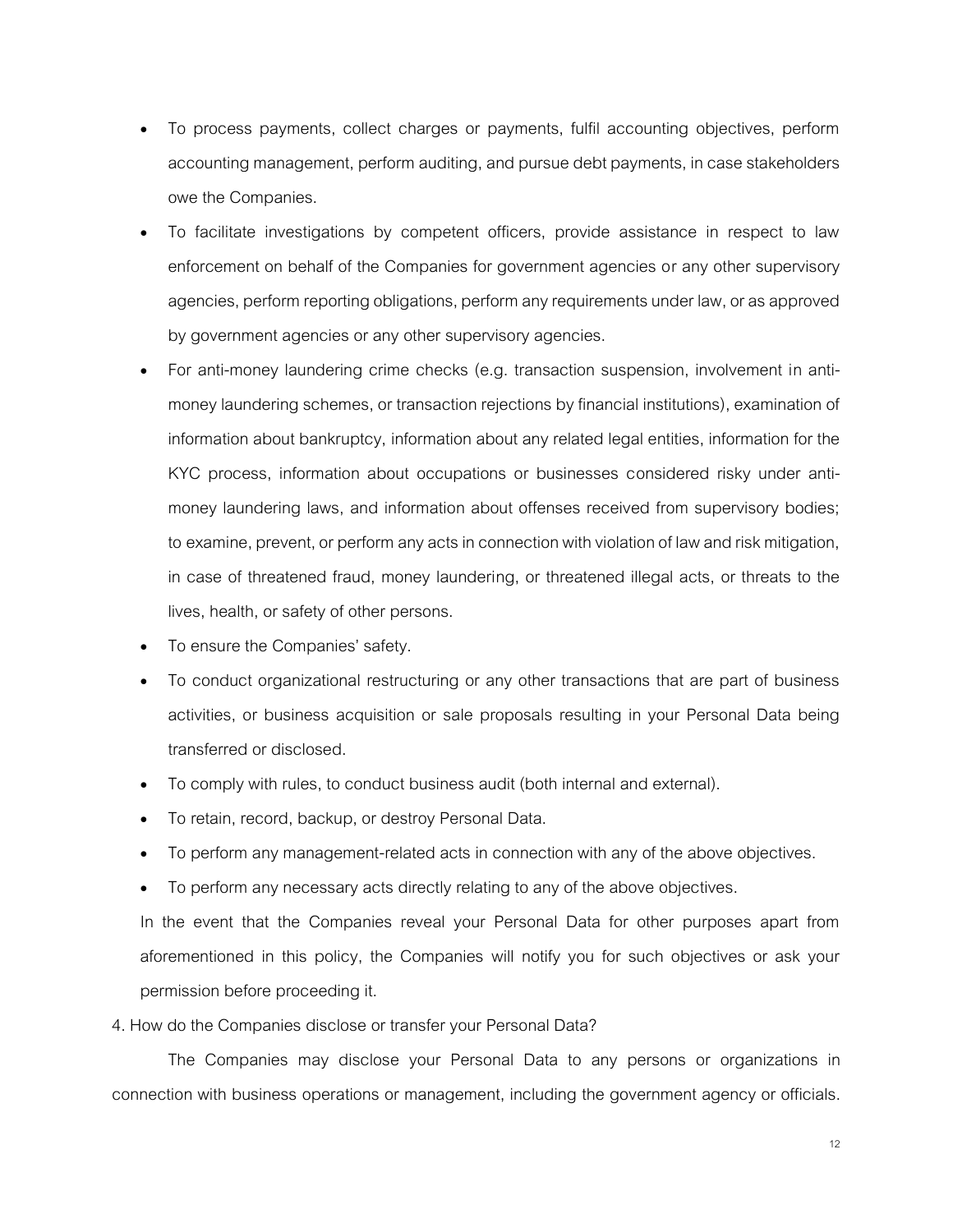The Companies will disclose your Personal Data only for the original purpose for which data was collected, or for related objectives, except for security purposes, or for compliance with the laws.

The Companies may disclose or share your Personal Data to any of the following parties:

- The affiliates and subsidiaries.
- Shareholders, including their executives, either they are natural persons or legal entities, companies in the same group as the shareholders'.
- Organizers, advertisers, the press, and sponsors of events or exhibitions.
- Hotels or other event site service providers, or their representatives relating to events or exhibitions.
- Contractors, service providers, suppliers, and other agents, who act on behalf of the Companies or who are retained by the Companies, such as event-related service providers, banking or financial service providers, hosting service providers, cloud application or network providers, event registration service providers, domestic and overseas tourism service providers, security service providers, auditing service providers, legal service providers, insurance service providers, marketing survey service providers, email management service providers, postal service providers, representatives and agents that sell or promote products and services, auction service providers.
- Thailand Securities Depository Co., Ltd., banks, or financial institutions as the case may be.
- Any persons that you agree to provide your Personal Data.
- Persons engaged in the sale of our business, in whole or in part, a merger, or acquisition.
- Any persons or government agencies, as required by the law, court orders, or orders of any authorities.
- Supervisory bodies, government agencies, private organizations, or state-owned enterprises with the duty to supervise our business operations, when they require the Companies to disclose Personal Data.

The Companies may hire third parties to fulfil any of the above objectives, either in whole or in part, or for the development or maintenance of our system. In such cases, the Companies will control and put in place measures to ensure that such third parties will store and use Personal Data strictly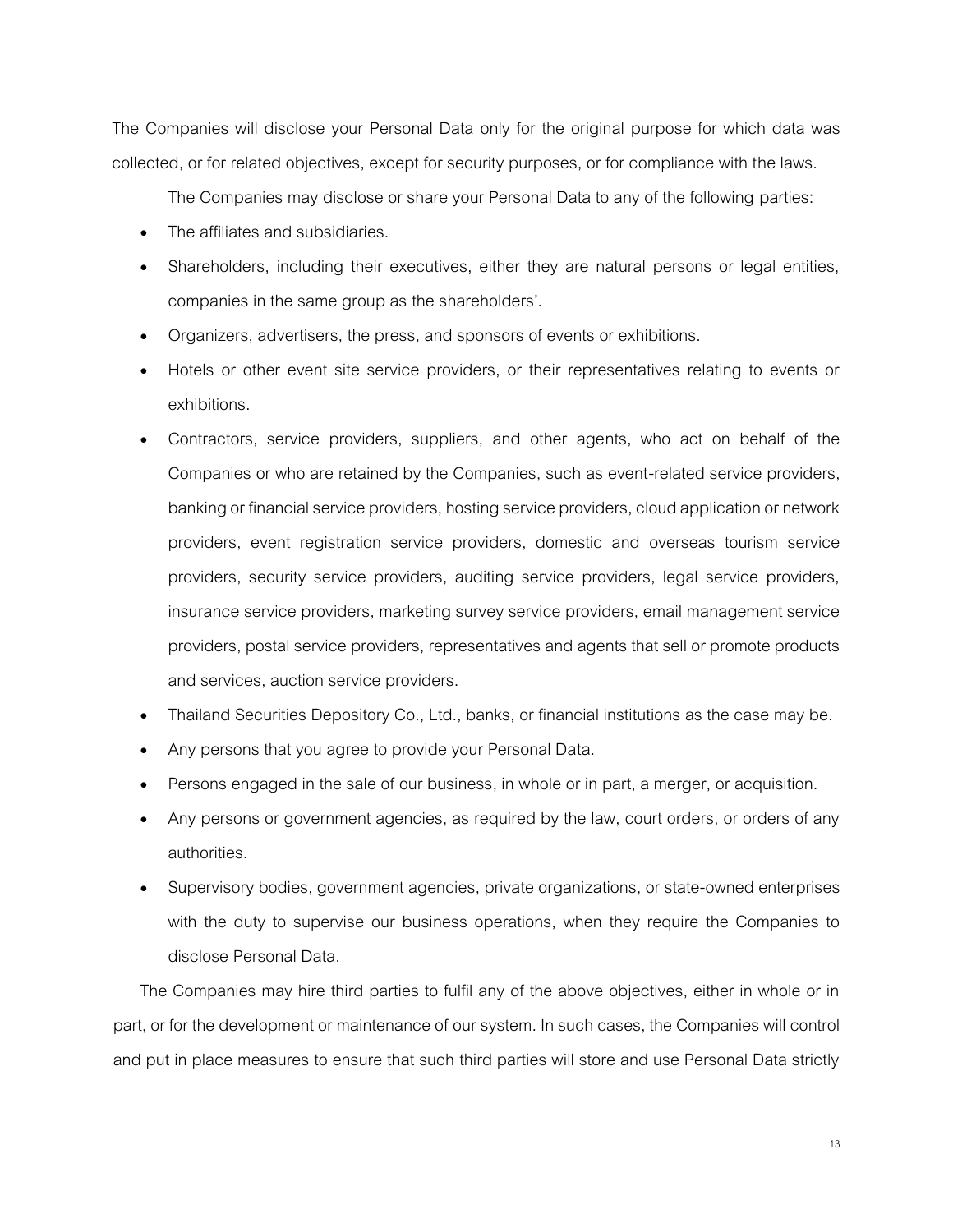in accordance with this policy, any data security requirements and conditions, and the personal data protection law.

The Companies may transfer your Personal Data to any persons or international organizations in the countries without the data protection laws or with the said laws at the lower degree of standard.

### 5. Data retention

To secure the Personal Data, the Companies have implemented the following measures:

- The right to access, and/or process Personal Data including the identity verification, authorized persons, Personal Data processing must be strictly complied with our policy.
- The Companies have established a safe encoding method to prevent loss or unauthorized or unlawful access, destruction, use, alteration, or disclosure of Personal Data.
- Personal Data may be transferred, including transfer for storage on a database, to an external organization or any country only if the personal data protection measures implemented by such organization, or the country, are of equal or higher standards than the measures in this policy.
- In case that the Companies retain a third party to store the Personal Data of employees, such as the time recording application or document storage companies, the Companies will require those firms to keep the information confidential, and prohibit use to only the purposes determined by the Companies.

The Companies will collect, use, disclose, and retain your Personal Data throughout the sale and purchase of our products. Upon the end of the relationship between the Companies and you, the Companies will retain your data, including Personal Data, only as necessary for the fulfilment of the above objectives, not exceeding 10 years from our last contact, or from the end of the relationship between the Companies and you, except where it is necessary for the Companies to retain your Personal Data for more than 10 years, to the extent that it is permitted by law. When it expires, the Companies will destroy your Personal Data or make it unidentified.

6. The Companies' website

The Companies may collect your Personal Data through our website as described below: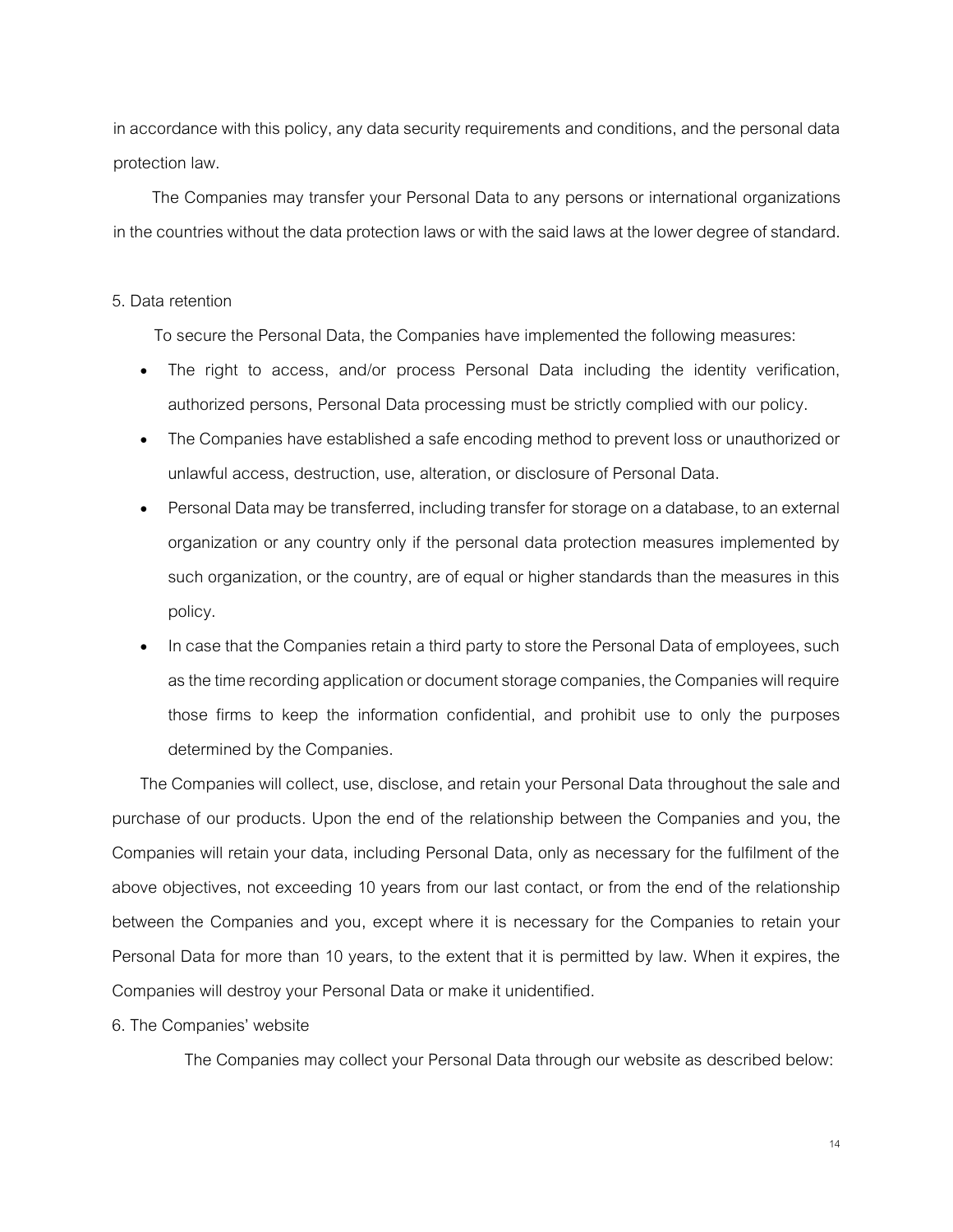- When you apply for job vacancy, the Companies will require the necessary information such as your history, contact, education record, working experience, and other necessary information.
- Your device, IP address, connection information, location, browser, log file, referring website, usage history, access time, keywords and your search.
- The Companies use the Cookies to record the data and present it to match with your requirements, in which, the Companies will use Cookies, which are tools that recognize your device and record certain information during your visit to the Companies' website. This is to better respond to you when you use certain parts of the website. The information collected and analyzed by the Companies for future improvement includes information about your computer and connections, your browsing history, and etc. You may change your browser settings so that your browser does not detect the Cookies or delete it, or disable it.
- The Companies may use the information technology from the supplier to store the Personal Data, in which, the Companies will select the proper supplier to comply with the policy.
- Other websites: this policy is applied for only the Companies. In case you link to other websites through our web pages, the Companies are not responsible for their practice concerning data and privacy. You have to review and consider the Personal Data Protection policy of such websites.
- CCTV: the Companies use a CCTV system to record images of persons and vehicles around our premises, for public safety and for prevention and detection of crimes. The CCTV cameras provide 24-hour footage of the entrance, lobby, balconies, outdoor parking areas, areas along the fence, and other accessible areas. The information is recorded for one month, and is then overwritten. Camera locations were chosen to avoid footage which is not related to the purpose of inspection and monitoring.

Live feeds from the CCTV system can be examined, only in necessary circumstances, by an authorized person. The Companies believe that live feeds and visual recordings are seen only by authorized employees, who are directly responsible for access to such information. The Companies respect your privacy and do not have CCTV cameras in locations where privacy can be expected, such as toilets.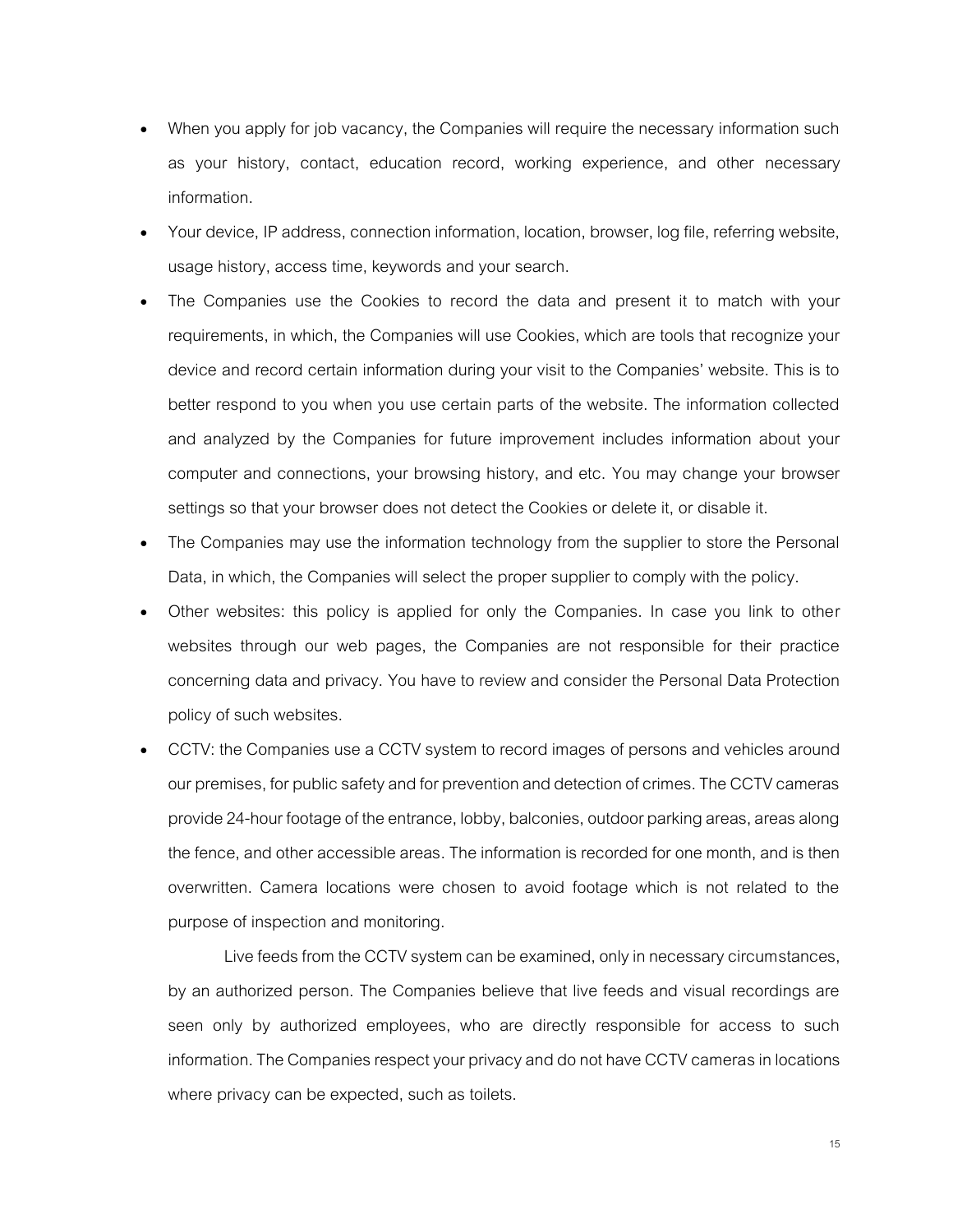### 7. Consent

To assess the Personal Data, the Companies will notify you the relevant details and obtain the prior consent from you before your data collection. However, if the laws allow the Companies to assess your Personal Data without prior consent, whenever you access our website or give your Personal Data to the Companies, it will imply that you consent the Companies to collect, reveal, transfer your data according to the objectives. In the event that you would like to revoke your consent or any rights in connection with your Personal Data (see Topic no.8: the Rights), you shall notify the Companies as per the guideline.

If you provide Personal Data of another person, you must obtain prior consent from that person. In such event, you represent and warrant that you have obtained consent from that person, or you are entitled to provide Personal Data of such person to the Companies. When you provide Personal Data of such person to the Companies, it shall be deemed that you represent that such person acknowledges and gives consent under this privacy policy.

If the Companies require any additional consent, the Companies or any of their third party service providers, will obtain your consent for the collection and use of your Personal Data at the time of collection.

To give your Personal Data is voluntary, you may choose not to give your data to the Companies. Anyhow, in the event that the Companies must collect your data according to the laws or for the purposes of entering into contracts, if you deny to give such data, the Companies may not be able to provide you the services or enter into such contracts with you.

8. Your Rights

You have the right to access your data, obtain the copies of your data, withdraw your consent, or request to edit or delete or destroy your Personal Data that is in our possession or control, or request that such data be anonymized or transfer your data to other data controller.

To exercise the said rights, the Companies may refuse your request or limit it according to the laws. In case you find the Companies not comply with the Thai Personal Data Protection Act. B.E. 2562, you can petition to the Office of the Personal Data Protection Commission.

You can exercise your right through our form by www.ttwplc.com

16